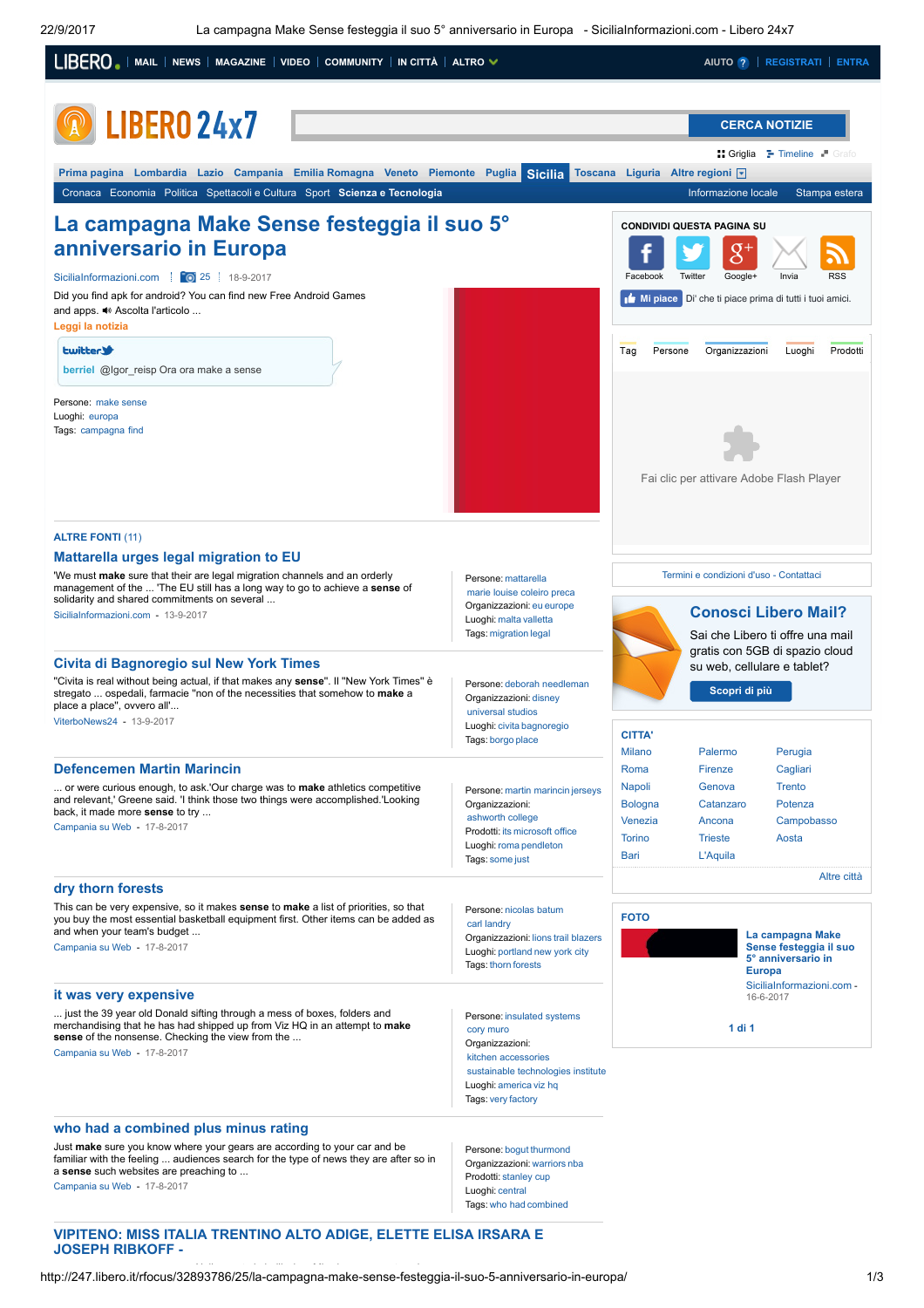22/9/2017 La campagna Make Sense festeggia il suo 5° anniversario in Europa - SiciliaInformazioni.com - Libero 24x7

| LIBERO -   MAIL   NEWS   MAGAZINE   VIDEO   COMMUNITY   IN CITTÀ |                                                                                        |  |
|------------------------------------------------------------------|----------------------------------------------------------------------------------------|--|
|                                                                  | davanti al pubblico del teatro in diverse<br>Opinione Agenzia Giornalistica - 5-8-2017 |  |

## Norgine Partners with the Make Sense [Campaign](http://247.libero.it/rfocus/32243460/25/norgine-partners-with-the-make-sense-campaign/)

Norgine B.V. today announced that it is partnering with the Make Sense campaign, which is led by the European Head and Neck Society (EHNS). The collaboration aims to raise awareness of sentinel lymph node biopsy, mapping and identification in head and neck. [Padova](http://www.padovanews.it/) News - 7-7-2017

Organizzazioni: [regione](http://247.libero.it/dsearch/regione/) [kia](http://247.libero.it/dsearch/kia/) Prodotti: miss [italia](http://247.libero.it/dsearch/miss+italia/) [foto](http://247.libero.it/dsearch/foto/) Luoghi: [vipiteno](http://247.libero.it/dsearch/vipiteno/) [trentino](http://247.libero.it/dsearch/trentino+alto+adige/) alto adige Tags: [trentino](http://247.libero.it/dsearch/trentino/) [ragazze](http://247.libero.it/dsearch/ragazze/)

MANAGAZINE[VIDEO](http://mediaset.vitv.it/?ref=libero) [COMMUNITY](http://digiland.libero.it/) IN CITTÀ [AIUTO](http://aiuto.libero.it/) <mark>?</mark> | [REGISTRATI](http://registrazione.libero.it/) | [ENTRA](https://login.libero.it/?service_id=beta_email&ret_url=http%3A//247.libero.it/rfocus/32893786/25/la-campagna-make-sense-festeggia-il-suo-5-anniversario-in-europa/)

Persone: c. rene [leemans](http://247.libero.it/dsearch/c.+rene+leemans/) alastair [benbow](http://247.libero.it/dsearch/alastair+benbow/) Organizzazioni: [hcps](http://247.libero.it/dsearch/hcps/) [europe](http://247.libero.it/dsearch/europe/) Luoghi: [india](http://247.libero.it/dsearch/india/) Tags: [neck](http://247.libero.it/dsearch/neck/) [cancer](http://247.libero.it/dsearch/cancer/)

# 1 2 Successive

#### DAI [BLOG](http://247.libero.it/bsearch/make+sense/) (-8)

### IBM pitched Watson as a [revolution](http://247.libero.it/bfocus/530025/0/ibm-pitched-watson-as-a-revolution-in-cancer-care-it-s-nowhere-close/) in cancer care. It's nowhere close



"The goal as Watson gets smarter is for it to make some of those recommendations in a more ... "As I describe it, you're probably getting a sense it's really hard and nuanced." Such nuance is absent ... [Quinta's](http://blog.quintarelli.it/) weblog - 13-9-2017

Persone: [watson](http://247.libero.it/dsearch/watson/) [memorial](http://247.libero.it/dsearch/memorial+sloan+kettering/) sloan kettering Organizzazioni: [ibm](http://247.libero.it/dsearch/ibm/) [memorial](http://247.libero.it/dsearch/memorial+sloan+kettering+cancer+center/) sloan kettering cancer ce Prodotti: [american](http://247.libero.it/dsearch/american/) [tv](http://247.libero.it/dsearch/tv/) Luoghi: [jupiter](http://247.libero.it/dsearch/jupiter/) [india](http://247.libero.it/dsearch/india/) Tags: [pitched](http://247.libero.it/dsearch/pitched/) [cancer](http://247.libero.it/dsearch/cancer/)

Persone: [russian](http://247.libero.it/dsearch/russian/) [zachary](http://247.libero.it/dsearch/zachary+witlin/) witlin Organizzazioni: [kaspersky](http://247.libero.it/dsearch/kaspersky/) [fbi](http://247.libero.it/dsearch/fbi/) Prodotti: [american](http://247.libero.it/dsearch/american+tech/) tech [evernote](http://247.libero.it/dsearch/evernote/)

Persone: [daemo](http://247.libero.it/dsearch/daemo/) [bernstein](http://247.libero.it/dsearch/bernstein/) Organizzazioni: [amazon](http://247.libero.it/dsearch/amazon/) [mturk](http://247.libero.it/dsearch/mturk/) Prodotti: [its](http://247.libero.it/dsearch/its/) [chrome](http://247.libero.it/dsearch/chrome/) Luoghi: [stanford](http://247.libero.it/dsearch/stanford/) [india](http://247.libero.it/dsearch/india/) Tags: [he](http://247.libero.it/dsearch/he/) [workers](http://247.libero.it/dsearch/workers/)

Persone: [benedict](http://247.libero.it/dsearch/benedict+xvi/) xvi [christian](http://247.libero.it/dsearch/christian/) Organizzazioni: [council](http://247.libero.it/dsearch/council/) [most](http://247.libero.it/dsearch/most/)

Prodotti: [life](http://247.libero.it/dsearch/life/) Luoghi: [celebration](http://247.libero.it/dsearch/celebration/) Tags: [form](http://247.libero.it/dsearch/form/) [must](http://247.libero.it/dsearch/must/)

Luoghi: [u.s](http://247.libero.it/dsearch/u.s/) [russia](http://247.libero.it/dsearch/russia/) Tags: [pushes](http://247.libero.it/dsearch/pushes/) [cut](http://247.libero.it/dsearch/cut/)

## FBI pushes private sector to cut ties with Kaspersky - [Cyberscoop](http://247.libero.it/bfocus/528944/0/fbi-pushes-private-sector-to-cut-ties-with-kaspersky-cyberscoop/)

... due in large part to what's described as exceptional **sense** of urgency that dwarfs most other ... but they would have to make a calculation about whether or not they would be putting a major company ... [Quinta's](http://blog.quintarelli.it/) weblog - 1-9-2017

# Amazon's Turker Crowd Has Had Enough - [Backchannel](http://247.libero.it/bfocus/528950/0/amazon-s-turker-crowd-has-had-enough-backchannel/)



Amazon did not respond to a request for comment. Amazon's crackdown on Dynamo stoked a "sense of ... (On MTurk, for comparison, Pew Research found that 91 percent of workers make less than \$8 an hour.) ...

[Quinta's](http://blog.quintarelli.it/) weblog - 1-9-2017

# Liturgy. The [Counterstatement](http://247.libero.it/bfocus/528466/0/liturgy-the-counterstatement-of-cardinal-sarah/) of Cardinal Sarah



Allow me humbly to express my fear: the liturgy of the ordinary form could make us run the risk of one ceases to determine oneself in relation with him, one literally loses the sense of the liturgy. [Settimo](http://magister.blogautore.espresso.repubblica.it/) Cielo - 29-8-2017

# Yale Law Journal - [Amazon's](http://247.libero.it/bfocus/527082/0/yale-law-journal-amazon-s-antitrust-paradox/) Antitrust Paradox

Doing so enables us to make sense of its business strategy, illuminates anticompetitive aspects of Amazon's structure and conduct, and underscores deficiencies in current doctrine. The Note closes by ...

[Quinta's](http://blog.quintarelli.it/) weblog - 8-8-2017

Persone: [congress](http://247.libero.it/dsearch/congress/) [supreme](http://247.libero.it/dsearch/supreme+court/) court Organizzazioni: [amazon](http://247.libero.it/dsearch/amazon/) [antitrust](http://247.libero.it/dsearch/antitrust/) Prodotti: [its](http://247.libero.it/dsearch/its/) Luoghi: [yale](http://247.libero.it/dsearch/yale/) salt [lake](http://247.libero.it/dsearch/salt+lake+city/) city Tags: [predatory](http://247.libero.it/dsearch/predatory+pricing/) pricing [price](http://247.libero.it/dsearch/price/)

[stephen](http://247.libero.it/dsearch/stephen+breyer/) breyer Organizzazioni: [fcc](http://247.libero.it/dsearch/fcc/) [antitrust](http://247.libero.it/dsearch/antitrust/) Prodotti: [google](http://247.libero.it/dsearch/google/) [facebook](http://247.libero.it/dsearch/facebook/) Luoghi: [united](http://247.libero.it/dsearch/united+states/) states [more](http://247.libero.it/dsearch/more/) Tags: [public](http://247.libero.it/dsearch/public+utility/) utility [regulation](http://247.libero.it/dsearch/regulation/)

# Persone: barack [obama](http://247.libero.it/dsearch/barack+obama/) Should the Leading Online Tech [Companies](http://247.libero.it/bfocus/526893/0/should-the-leading-online-tech-companies-be-regulated-as-public-utilities-lawfare/) Be Regulated as Public Utilities? - Lawfare

... and cable: high capital costs to entering those markets meant it usually made no<br>economic sense to ... the time has likely come to **make** more considered and persuasive explanations for the flaws of that ... [Quinta's](http://blog.quintarelli.it/) weblog - 7-8-2017

Eastern [Churches,](http://247.libero.it/bfocus/526476/0/eastern-churches-a-thorn-in-the-pope-s-side/) a Thorn in the Pope's Side



almost everywhere, of a strong and widespread sense of religious belonging, which for the Orthodox ... But here as well, among the Catholics who make up a fifth of the population Sunday attendance is in ...

Why Google Fiber Failed to [Disrupt](http://247.libero.it/bfocus/525794/0/why-google-fiber-failed-to-disrupt-the-isps-the-ringer/) the ISPs -The Ringer ... Providing traditional broadband internet isn't a great way to make money in 2017, no matter how ... so it makes sense as a pivot for the increasingly cost-conscious Google. Fiber always had a too-good-... [Quinta's](http://blog.quintarelli.it/) weblog - 26-7-2017

[Settimo](http://magister.blogautore.espresso.repubblica.it/) Cielo - 3-8-2017

Persone: [francis](http://247.libero.it/dsearch/francis/) [west](http://247.libero.it/dsearch/west/) Organizzazioni: [europe](http://247.libero.it/dsearch/europe/) [orthodox](http://247.libero.it/dsearch/orthodox/) Luoghi: [eastern](http://247.libero.it/dsearch/eastern/) [moscow](http://247.libero.it/dsearch/moscow/) Tags: [most](http://247.libero.it/dsearch/most/) [among](http://247.libero.it/dsearch/among/)

Persone: [fiber](http://247.libero.it/dsearch/fiber/) [google](http://247.libero.it/dsearch/google+fiber/) fiber Organizzazioni: [alphabet](http://247.libero.it/dsearch/alphabet/) [at&t](http://247.libero.it/dsearch/at%26t/) Prodotti: [google](http://247.libero.it/dsearch/google/) [wireless](http://247.libero.it/dsearch/wireless/) Luoghi: east [coast](http://247.libero.it/dsearch/east+coast/) [missouri](http://247.libero.it/dsearch/missouri/)